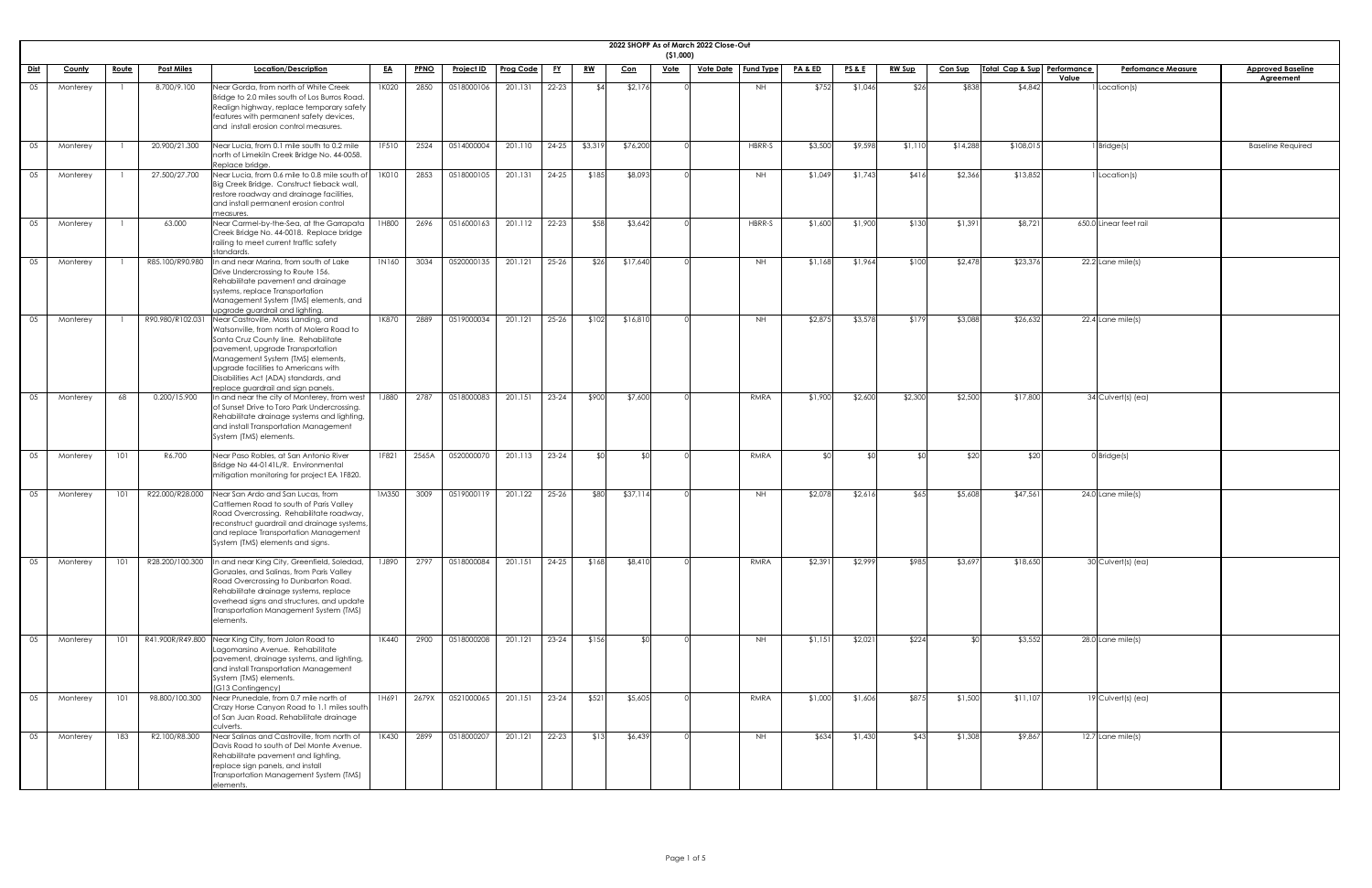| 2022 SHOPP As of March 2022 Close-Out<br>( \$1,000) |                   |                                                                                                                                                                                                                                                                                                                                                                                                                                                                            |           |             |                                      |                  |           |             |            |             |                  |                  |         |                 |               |                |                             |       |                           |                             |
|-----------------------------------------------------|-------------------|----------------------------------------------------------------------------------------------------------------------------------------------------------------------------------------------------------------------------------------------------------------------------------------------------------------------------------------------------------------------------------------------------------------------------------------------------------------------------|-----------|-------------|--------------------------------------|------------------|-----------|-------------|------------|-------------|------------------|------------------|---------|-----------------|---------------|----------------|-----------------------------|-------|---------------------------|-----------------------------|
| <u>Dist</u><br><u>Route</u><br><b>County</b>        | <b>Post Miles</b> | Location/Description                                                                                                                                                                                                                                                                                                                                                                                                                                                       | <u>EA</u> | <b>PPNO</b> | <u>Project ID</u>                    | <b>Prog Code</b> |           | <u>RW</u>   | <u>Con</u> | <u>Vote</u> | <u>Vote Date</u> | <b>Fund Type</b> | PA&ED   | <u>PS&amp;E</u> | <u>RW Sup</u> | <b>Con Sup</b> | Total Cap & Sup Performance |       | <b>Perfomance Measure</b> | <b>Approved Baseline</b>    |
| 05<br>Monterey<br>183                               | R8.400/9.800      | n Castroville, from Del Monte Avenue to<br>Washington Street, a multi-objective Asset<br>Management Pilot Project. Rehabilitate<br>Pavement, repair bridge, construct storm<br>drainage system improvements, construct<br>Transportation Management System (TMS)<br>elements, improve pedestrian, bicycle, and<br>Americans with Disabilities Act (ADA)                                                                                                                    | 1H650     | 2678        | 0516000118                           | 201.999          | 22-23     | \$2,300     | \$20,300   |             |                  | ST-CASH          | \$2,600 | \$3,000         | \$6,600       | \$3,200        | \$38,000                    | Value | 1 Location(s)             | <b>Agreement</b>            |
| 05<br>San Benito<br>25                              | 53.700/54.030     | facilities.<br>Near Hollister, at the intersection of Route 25   1J481<br>and Route 156. Environmental mitigation<br>landscape and monitoring for project EA<br>J480.                                                                                                                                                                                                                                                                                                      |           | 2746Y       | 0521000064                           | 201.010          | $22 - 23$ |             | \$200      |             |                  | STP              |         | \$442           |               | \$458          | \$1,100                     |       | $0$ Collision(s) reduced  |                             |
| 05 San Luis Obispo                                  | 0.000/0.300       | Near Guadalupe, at the Santa Maria River<br>Bridge No. 49-0042; also in Santa Barbara<br>County (PM 50.3/50.6). The bridge is scour<br>critical and needs to be replaced. The<br>existing bridge will be used for traffic<br>handling during construction and then<br>demolished. The highway will need to be<br>realigned as a result of the new bridge<br>location. The new bridge will provide<br>standard lane and shoulder widths and<br>include a protected walkway. | 1H440     | 2650        | 0516000074                           | 201.110          | 22-23     | \$1,030     | \$33,880   |             |                  | HBRR-S           | \$2,294 | \$3,517         | \$455         | \$9,660        | \$50,836                    |       | 1 Bridge(s)               | Mar-2021 / SHOPP-P-2021-05B |
| 05 San Luis Obispo                                  | 32.600            | In Morro Bay, at Toro Creek Bridge.<br>Environmental mitigation (biological<br>monitoring) for project EA 0L721.                                                                                                                                                                                                                                                                                                                                                           | OL724     | 0072C       | 0519000054                           | 201.110          | $23 - 24$ | .  የ        | ¶∩≵        |             |                  | RMRA             |         | $\Delta$        |               | \$37           | \$46                        |       | $0$ Bridge(s)             |                             |
| 05 San Luis Obispo                                  | 34.500            | In Morro Bay, at Old Creek Bridge.<br>Environmental mitigation (biological<br>monitoring) for project EA 0L722.                                                                                                                                                                                                                                                                                                                                                            |           |             | 0L725 0072D 0519000055 201.110 23-24 |                  |           |             |            |             |                  | RMRA             |         |                 |               | \$37           | \$46I                       |       | 0 Bridge(s)               |                             |
| 05 San Luis Obispo                                  | 64.000/R67.200    | Near San Simeon, from north of Piedras<br>Blancas Road to north of the Arroyo de la<br>Cruz Bridge. Planting, wetland and<br>California Red-Legged Frog mitigation at<br>Toro Preserve for PPNO 05-4928A.                                                                                                                                                                                                                                                                  | 49286     | 4928R       | 0522000106                           | 201.150          | 23-24     | \$3,300     | \$7,040    |             |                  | <b>NH</b>        |         | \$730           | \$150         | \$2,300        | \$13,520                    |       | $0$ Location(s)           |                             |
| 05 San Luis Obispo<br>46                            | 29.800/32.200     | In Paso Robles, from Route 101 to east of<br>Airport Road. Rehabilitate pavement,<br>replace sign panels, install Transportation<br>Management System (TMS) elements, and<br>upgrade facilities to Americans with<br>Disabilities Act (ADA) standards.                                                                                                                                                                                                                     | 1K460     | 2903        | 0518000210                           | 201.121          | 22-23     | \$28        | \$7,550    |             |                  | <b>NH</b>        | \$477   | \$1,424         | \$75          | \$1,693        | \$11,247                    |       | 8.2 Lane mile(s)          |                             |
| 05 San Luis Obispo<br>58                            | 1.800/6.900       | Near Santa Margarita, from I Street to Route   1J970  <br>229. Rehabilitate pavement and drainage,<br>replace sign panels, and install<br>Transportation Management System (TMS)<br>elements.                                                                                                                                                                                                                                                                              |           | 2845        | 0518000095                           | 201.121          | 23-24     | \$2,549     | \$6,500    |             |                  | <b>NH</b>        | \$1,622 | \$2,253         | \$968         | \$2,103        | \$15,995                    |       | $11.7$ Lane mile(s)       |                             |
| 05 San Luis Obispo<br>58                            | 3.100             | Near Santa Margarita, at Trout Creek<br>Bridge. Environmental mitigation<br>(biological monitoring) for project EA 0L723.                                                                                                                                                                                                                                                                                                                                                  | OL726     | 0072E       | 0519000056                           | 201.110          | 23-24     | <b>\$91</b> | ¶∩≱        |             |                  | RMRA             |         | ⊄∩              |               | \$37           | \$46                        |       | $0$ Bridge(s)             |                             |
| 101<br>05 San Luis Obispo                           | 7.800/16.500      | In and near Pismo Beach, Arroyo Grande,<br>and Nipomo, from Los Barros Road to south<br>of Hinds Avenue Overcrossing. Rehabilitate<br>pavement, drainage systems, enhance<br>highway worker safety, designate bikeways<br>with pavement delineation, and install<br>Transportation Management System (TMS)<br>elements.<br>(G13 Contingency)                                                                                                                               | 1J860     | 2778        | 0518000081                           | 201.121          | $23 - 24$ | \$230       | ്ടവ        |             |                  | <b>NH</b>        | \$1,610 | \$3,209         | \$655         | ו∩⊅            | \$5,704                     |       | 34.7 Lane mile(s)         |                             |
| 05 San Luis Obispo                                  | 28.600/29.600     | In the city of San Luis Obispo, from south of $\parallel$ 1N340 $\parallel$<br>Broad Street to north of California<br>Boulevard. Improve sight distance at gores<br>by placing contrasting surface treatment<br>and vegetation control, relocate guide<br>signs, and widen shoulders.                                                                                                                                                                                      |           | 3039        | 0520000168 201.010 23-24             |                  |           | \$480       | \$2,024    |             |                  |                  |         | \$1,475         | \$114         | \$930          | \$5,023                     |       | 163 Collision(s) reduced  |                             |
| 05 San Luis Obispo<br>101                           |                   | In San Luis Obispo and Santa Barbara<br>Counties, on Routes 1, 41, 46, 101, and 135<br>at various locations. Install both centerline<br>and edge line rumble strips and upgrade<br>striping and pavement markings.                                                                                                                                                                                                                                                         | 1M740     | 3026        | 0520000058                           | 201.010          | 22-23     |             | \$2,510    |             |                  | STP              |         | \$827           | \$25          | \$834          | \$4,196                     |       | 111 Collision(s) reduced  |                             |

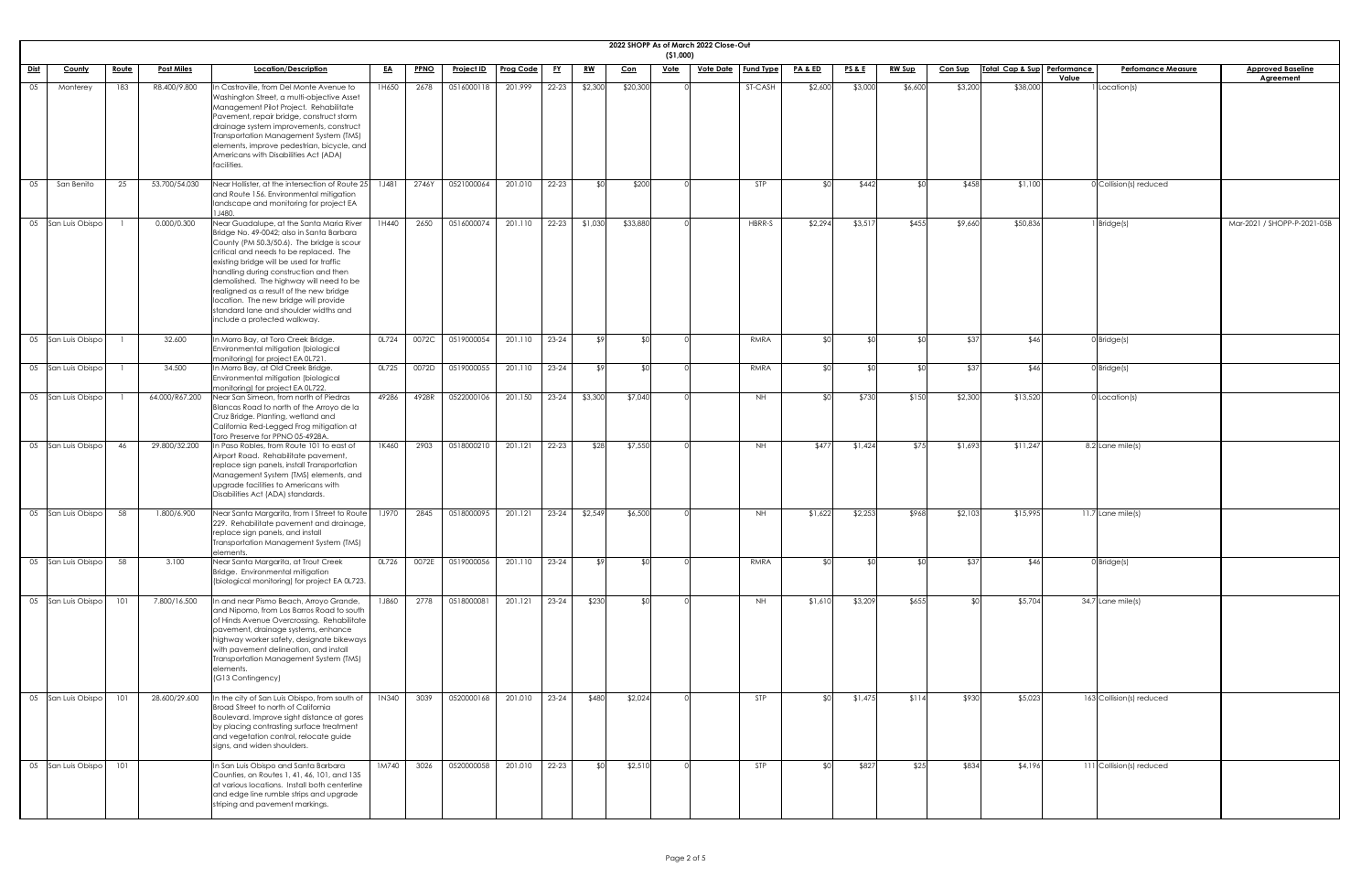|             | 2022 SHOPP As of March 2022 Close-Out<br>( \$1,000) |                    |              |                   |                                                                                                                                                                                                                                                                                                                                                                                                                                                                                               |              |       |                   |                  |           |             |            |             |                              |                    |                     |               |                |                             |                                    |                                       |
|-------------|-----------------------------------------------------|--------------------|--------------|-------------------|-----------------------------------------------------------------------------------------------------------------------------------------------------------------------------------------------------------------------------------------------------------------------------------------------------------------------------------------------------------------------------------------------------------------------------------------------------------------------------------------------|--------------|-------|-------------------|------------------|-----------|-------------|------------|-------------|------------------------------|--------------------|---------------------|---------------|----------------|-----------------------------|------------------------------------|---------------------------------------|
| <u>Dist</u> |                                                     | <b>County</b>      | <u>Route</u> | <b>Post Miles</b> | Location/Description                                                                                                                                                                                                                                                                                                                                                                                                                                                                          | <u>EA</u>    | PPNO  | <u>Project ID</u> | <b>Prog Code</b> | <u>FY</u> | <u>RW</u>   | <u>Con</u> | <u>Vote</u> | <u>Vote Date</u>   Fund Type | <u>PA &amp; ED</u> | <u>PS&amp;E</u>     | <b>RW Sup</b> | <u>Con Sup</u> | Total Cap & Sup Performance | <b>Perfomance Measure</b><br>Value | <b>Approved Baseline</b><br>Agreement |
|             |                                                     | 05 San Luis Obispo | 101          |                   | In San Luis Obispo County, in and near<br>Santa Maria, Santa Margarita, Atascadero<br>at various locations; also in Monterey<br>County at North Bradley Undercrossing No.<br>44-0142R (PM R7.94). Apply polyester<br>concrete overlay and replace joint seals.<br>(Bridge Deck Preservation)                                                                                                                                                                                                  | 1P230        | 3078  | 0522000002        | 201.119          | $22 - 23$ | \$Ր         | \$2,218    |             | RMRA                         | \$75               | \$330               | \$10          | \$650          | \$3,283                     | $6$ Bridge(s)                      |                                       |
|             |                                                     | 05 San Luis Obispo |              |                   | In the city of San Luis Obispo, at 4485<br>Vachell Lane. Construct new Maintenance<br>station and material and testing laboratory<br>for construction office.<br>(G13 Contingency)                                                                                                                                                                                                                                                                                                            | 1K680        | 2920  | 0518000234        | 201.352          | $23 - 24$ | \$155       |            |             | <b>ST-CASH</b>               | \$4,401            | \$10,796            | \$233         |                | \$15,585                    | Location(s)                        | <b>Baseline Required</b>              |
|             |                                                     | 05 San Luis Obispo |              |                   | In the city of San Luis Obispo, at 4485<br>Vachell Lane. Construct new<br>appurtenance structures for maintenance<br>personnel.                                                                                                                                                                                                                                                                                                                                                               | 1K681        | 3035  | 0520000150        | 201.352          | $24 - 25$ | \$10        | \$27,901   |             | ST-CASH                      |                    | ¶∩\$                | \$50          | \$1,350        | \$29,31                     | Location(s)                        |                                       |
|             | 05   Santa Barbara                                  |                    |              | R36.300/49.200    | Near Orcutt and Guadalupe, from Solomon<br>Road to Route 166 Junction. Widen<br>shoulders, install rumble strips, upgrade<br>guardrails and relocate objects from within<br>the clear recovery zone.                                                                                                                                                                                                                                                                                          | 1H610        | 2667  | 0516000097        | 201.015          | $23 - 24$ | \$4,053     | \$15,40    |             | <b>STP</b>                   | \$1,736            | \$1,942             | \$1,237       | \$4,379        | \$28,748                    | 26 Collision(s) reduced            |                                       |
|             |                                                     | 05   Santa Barbara |              | 49.200/50.400     | In Guadalupe, from Route 166 (West Main<br>Street) to 0.1 mile south of Santa Maria River<br>Bridge; also on Route 166, from Route 1 to<br>Obispo Street (PM 0.0/0.2). Upgrade curb<br>ramps and other facilities to Americans with<br>Disabilities Act (ADA) standards, construct<br>new sidewalks, buffered bike lanes, bulb<br>outs, and install flashing beacons as<br>complete streets elements.                                                                                         | 1E030        | 2466  | 0513000026        | 201.361          | $23 - 24$ | \$1,284     | \$3,816    |             | <b>NH</b>                    | \$1,229            | \$2,233             | \$2,963       | \$1,447        | \$12,972                    | $28$ Curb ramp(s)                  |                                       |
|             | 05   Santa Barbara                                  |                    | 101          | 2.600/R4.800      | In Carpinteria, from Casitas Pass<br>Overcrossing to 0.5 mile south of South<br>Padaro Lane. Environmental mitigation<br>(biological monitoring) for EA 1C821.                                                                                                                                                                                                                                                                                                                                | <b>1C8A2</b> | 2426X | 0520000053        | 201.120          | $23 - 24$ | \$7         |            |             | <b>NH</b>                    | _⊄∩                | _⊄∩∣                |               | \$33           | \$40                        | 0.0 Lane mile(s)                   |                                       |
|             | 05 Santa Barbara                                    |                    | 101          | 4.400/R7.700      | Near Summerland, from 0.9 mile south of<br>South Padaro Lane Undercrossing to 0.6<br>mile north of Padaro Lane Overcrossing.<br>Environmental mitigation (biological<br>monitoring) for EA 1C822.                                                                                                                                                                                                                                                                                             | 1C8B2        | 2427X | 0520000064        | 201.120          | $23 - 24$ | <b>\$51</b> |            |             | <b>NH</b>                    | _⊄∩                | ∖∩⊅                 |               | \$35           | \$40                        | 0.0 Lane mile(s)                   |                                       |
|             | 05   Santa Barbara                                  |                    | 101          | 4.400/R7.700      | Near Summerland, from 0.9 mile south of<br>South Padaro Lane Undercrossing to 0.6<br>mile north of Padaro Lane Overcrossing.<br>Landscape and environmental mitigation<br>(highway planting) for EA 1C822.                                                                                                                                                                                                                                                                                    | 1C8B1        | 2427Y | 0520000063        | 201.120          | $22 - 23$ | ላ የ         | \$2,250    |             | <b>NH</b>                    | _ ⊄∩               | \$400               |               | \$600          | \$3,250                     | 0.0 Lane mile(s)                   |                                       |
|             | 05 Santa Barbara                                    |                    | 101          | R6.700            | Near Summerland, at Toro Creek Bridge.<br>Environmental mitigation (fish passage) for<br>EA 1C822.<br>(PS&E, R/W Sup Only)                                                                                                                                                                                                                                                                                                                                                                    | 1C8B3        | 2427F | 0521000072        | 201.120          | $23 - 24$ |             |            |             | NH.                          |                    | \$200               | \$50          |                | \$250                       | 0.0 Lane mile(s)                   |                                       |
|             | 05   Santa Barbara                                  |                    | 101          | R7.300/9.200      | Near Summerland, from 0.2 mile north of<br>Padaro Lane Overcrossing to 0.2 mile north<br>of Sheffield Avenue. Environmental<br>mitigation (biological monitoring) for EA<br><b>1C823</b>                                                                                                                                                                                                                                                                                                      | <b>IC8C2</b> | 2429X | 0520000147        | 201.120          | $23 - 24$ |             |            |             | NH                           |                    | $\mathfrak{C} \cap$ |               | \$35           | \$40                        | 0.0 Lane mile(s)                   |                                       |
|             | 05   Santa Barbara                                  |                    | 101          | 9.200/11.900      | In and near the city of Santa Barbara, from<br>0.2 mile north of Sheffield Drive<br>Undercrossing to 0.4 mile south of Sycamore<br>Creek Bridge. Upgrade median barrier,<br>enhance highway worker safety,<br>rehabilitate drainage systems and<br>pavement, and install Transportation<br>Management System (TMS) elements. This is<br>a Construction Manager/General<br>Contractor (CMGC) project.<br>(Local contribution for PA&ED, PS&E and<br>R/W Sup as part of STIP project EA 0N70B.) | <b>1C824</b> | 2426D | 0519000053        | 201.015          | $22 - 23$ |             | \$15,000   |             | <b>STP</b>                   |                    | ¢Λ                  |               | \$3,000        | \$18,000                    | 11 Collision(s) reduced            |                                       |

| <u>ne</u> |  |  |
|-----------|--|--|
|           |  |  |
|           |  |  |
|           |  |  |
|           |  |  |
| d         |  |  |
|           |  |  |
|           |  |  |
|           |  |  |
|           |  |  |
|           |  |  |
|           |  |  |
|           |  |  |
|           |  |  |
|           |  |  |
|           |  |  |
|           |  |  |
|           |  |  |
|           |  |  |
|           |  |  |
|           |  |  |
|           |  |  |
|           |  |  |
|           |  |  |
|           |  |  |
|           |  |  |
|           |  |  |
|           |  |  |
|           |  |  |
|           |  |  |
|           |  |  |
|           |  |  |
|           |  |  |
|           |  |  |
|           |  |  |
|           |  |  |
|           |  |  |
|           |  |  |
|           |  |  |
|           |  |  |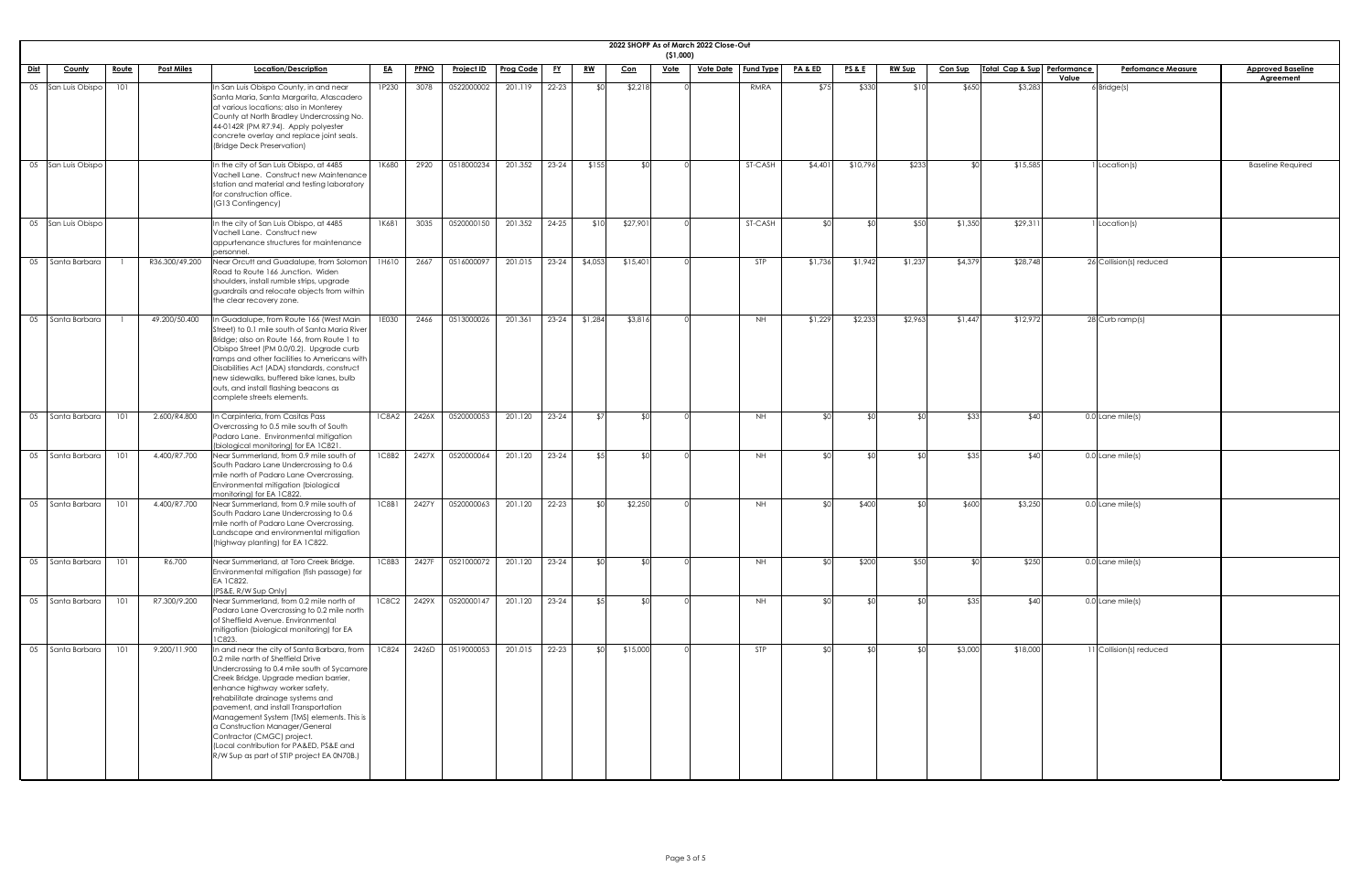|             | 2022 SHOPP As of March 2022 Close-Out<br>( \$1,000) |              |                   |                                                                                                                                                                                                                                                                                                                                                                                            |              |             |                   |               |           |           |            |             |                  |                  |                    |                 |               |                |                             |              |                           |                                       |
|-------------|-----------------------------------------------------|--------------|-------------------|--------------------------------------------------------------------------------------------------------------------------------------------------------------------------------------------------------------------------------------------------------------------------------------------------------------------------------------------------------------------------------------------|--------------|-------------|-------------------|---------------|-----------|-----------|------------|-------------|------------------|------------------|--------------------|-----------------|---------------|----------------|-----------------------------|--------------|---------------------------|---------------------------------------|
| <u>Dist</u> | <b>County</b>                                       | <u>Route</u> | <b>Post Miles</b> | Location/Description                                                                                                                                                                                                                                                                                                                                                                       | <u>EA</u>    | <b>PPNO</b> | <b>Project ID</b> | Prog Code     | <u>FY</u> | <u>RW</u> | <u>Con</u> | <u>Vote</u> | <u>Vote Date</u> | <b>Fund Type</b> | <b>PA &amp; ED</b> | <u>PS&amp;E</u> | <b>RW Sup</b> | <b>Con Sup</b> | Total Cap & Sup Performance | <b>Value</b> | <b>Perfomance Measure</b> | <b>Approved Baseline</b><br>Agreement |
| 05          | Santa Barbara                                       | 101          | 12.400/22.600     | n and near the cities of Santa Barbara and<br>Goleta, from south of Milpas Street<br>Undercrossing to North Fairview Avenue.<br>Rehabilitate pavement, replace bridge rail<br>and concrete barrier, seismic restoration,<br>install Transportation Management System<br>(TMS) elements, rehabilitate drainage<br>systems, and enhance highway worker<br>safety                             | 1J900        | 2798        | 0518000085        | 201.121       | $25 - 26$ | \$266     | \$54,815   |             |                  | <b>NH</b>        | \$3,325            | \$3,636         | \$346         | \$7,293        | \$69,681                    |              | 56.6 Lane mile(s)         | <b>Baseline Required</b>              |
| 05          | Santa Barbara                                       | 101          | R36.000/R37.000   | Near Goleta, from 0.6 mile south and 0.4<br>mile north of Refugio Road Undercrossing<br>No. 51-0215L/R and Canada del Refugio<br>No. 51-0030S. Replace two bridges and<br>upgrade bridge railing on one bridge.                                                                                                                                                                            | <b>1C950</b> | 2448        | 0513000018        | 201.110       | 22-23     | \$622     | \$42,500   |             |                  | HBRR-S           | \$2,200            | \$6,260         | \$320         | \$11,200       | \$63,102                    |              | Bridge(s)                 | Jun-2021 / SHOPP-P-2021-07B           |
| 05          | Santa Barbara                                       | 101          | R52.300/R56.100   | Near Buellton, from Old Coast Highway to<br>south of Santa Rosa Road Overcrossing.<br>Rehabilitate pavement and drainage<br>systems.<br>(G13 Contingency)                                                                                                                                                                                                                                  | 1K450        | 2902        | 0518000209        | 201.121       | $23 - 24$ | \$48      |            |             |                  | NH.              | \$1,312            | \$1,963         | \$189         | ו∩¢            | \$3,512                     |              | 14.4 Lane mile(s)         |                                       |
| 05          | Santa Barbara                                       | 101          | 55.900/R56.200    | Near Buellton, from 0.1 mile south of Nojoqui<br>Creek Bridge No. 51-0018L/R to 0.3 mile<br>south of Santa Rosa Road Overcrossing<br>Environmental mitigation for bridge rail<br>replacement and widening project EA<br>IF790.                                                                                                                                                             | 1F791        | 2561A       | 0520000139        | 201.112       | $22 - 23$ | \$10      | ና የ        |             |                  | RMRA             |                    |                 |               | \$123          | \$133                       |              | 0.0 Linear feet rail      |                                       |
| 05          | Santa Barbara                                       | 101          | R56.100/65.000    | n and near Buellton, from south of Santa<br>Rosa Road to 1.9 miles north of Route 154.<br>Rehabilitate pavement and drainage<br>systems, upgrade Transportation<br>Management System (TMS) elements,<br>upgrade facilities to Americans with<br>Disabilities Act (ADA) standards, and<br>reconstruct guardrail.                                                                            | 1M100        | 2724        | 0519000066        | 201.121       | $24 - 25$ | \$117     | \$28,269   |             |                  | <b>NH</b>        | \$1,229            | \$2,607         | \$114         | \$4,342        | \$36,678                    |              | $34.5$ Lane mile(s)       |                                       |
| 05          | Santa Barbara                                       | 101          | 65.000/84.100     | Near Los Alamos and Orcutt, from 1.8 miles<br>north of Route 154 to 0.2 mile south of South<br>Santa Maria Undercrossing. Rehabilitate<br>drainage systems and lighting, and install<br>Transportation Management System (TMS)<br>elements.                                                                                                                                                | 1K510        | 2918        | 0518000215        | 201.151       | $23 - 24$ | \$435     | \$4,566    |             |                  | RMRA             | \$1,478            | \$1,586         | \$214         | \$1,629        | \$9,908                     |              | 7 Culvert(s) (ea)         |                                       |
| 05          | Santa Barbara                                       | 154          | R0.000/32.800     | n Santa Barbara County, at various<br>locations. Rehabilitate drainage systems<br>and install Transportation Management<br>System (TMS) elements.                                                                                                                                                                                                                                          | 1K520        | 2919        | 0518000216        | 201.151       | $23 - 24$ | \$139     | \$10,398   |             |                  | RMRA             | \$1,926            | \$2,044         | \$558         | \$2,342        | \$17,407                    |              | 12 Culvert(s) (ea)        |                                       |
|             | 05   Santa Barbara                                  | 166          | 0.000/8.900       | In and near Guadalupe and Santa Maria,<br>from Route 1 to Route 101. Rehabilitate<br>pavement, install Transportation<br>Management System (TMS) elements,<br>reconstruct guardrail, replace signs, and<br>upgrade facilities to Americans with<br>Disabilities Act (ADA) standards.                                                                                                       | 1M310        | 3006        | 0519000093        | 201.121       | $25 - 26$ | \$69      | \$11,191   |             |                  | <b>NH</b>        | \$1,415            | \$2,553         | \$733         | \$4,113        | \$20,074                    |              | 22.6 Lane mile(s)         |                                       |
| 05          | Santa Cruz                                          |              | R0.000/R7.900     | n and near Watsonville, from Monterey<br>County line to north of Larkin Valley Road;<br>also in Monterey County (PM R101.53).<br>Rehabilitate drainage systems and lighting,<br>install Transportation Management System<br>(TMS) elements, pave areas behind the<br>gore and construct Maintenance Vehicle<br>Pullouts (MVPs) to reduce maintenance<br>and enhance highway worker safety. | 1K640        | 2926        | 0518000239        | 201.151       | $23 - 24$ | \$20      | \$9,652    |             |                  | RMRA             | \$1,570            | \$2,456         | \$43          | \$1,813        | \$15,554                    |              | $18$ Culvert(s) (ea)      |                                       |
|             | Santa Cruz                                          |              | 8.200/26.000      | In and near the cities of Capitola and Santa 1960 2843 0518000093 201.151 23-24 \$174<br>Cruz, from north of Larkin Valley Road<br>Undercrossing to Laguna Road; also in<br>Monterey County (PM R101.53).<br>Rehabilitate drainage systems, enhance<br>highway worker safety, replace lighting and<br>install Transportation Management System<br>(TMS) elements.                          |              |             |                   |               |           |           | \$12,389   |             |                  | RMRA             | \$2,206            | \$3,264         | \$779         | \$3,209        | \$22,021                    |              | 30 Culvert(s) (ea)        |                                       |
| 05          | Santa Cruz                                          |              | 13.300            | In Capitola, at Soquel Creek Bridge No. 36-<br>0013. Biological monitoring for parent<br>project EA 1H480.                                                                                                                                                                                                                                                                                 | 1H482        | 2736X       | 0522000017        | 201.119 22-23 |           | \$25      | ו∩≯        |             |                  | RMRA             |                    |                 |               | \$40           | \$65                        |              | $0$ Bridge $(s)$          |                                       |
| 05          | Santa Cruz                                          |              | 13.300            | In Capitola, at Soquel Creek Bridge No. 36-<br>0013. Landscape and plant establishment<br>for parent project EA 1H480.                                                                                                                                                                                                                                                                     | 1H481        | 2736Y       | 0521000112        | 201.119       |           |           | \$300      |             |                  | RMRA             | $\mathcal{L}$      | \$150           | $\mathcal{L}$ | \$400          | \$850                       |              | $0$ Bridge(s)             |                                       |

| $\overline{\mathbf{e}}$ |
|-------------------------|
| $\overline{a}$          |
|                         |
|                         |
|                         |
|                         |
|                         |
| $21 - 07B$              |
|                         |
|                         |
|                         |
|                         |
|                         |
|                         |
|                         |
|                         |
|                         |
|                         |
|                         |
|                         |
|                         |
|                         |
|                         |
|                         |
|                         |
|                         |
|                         |
|                         |
|                         |
|                         |
|                         |
|                         |
|                         |
|                         |
|                         |
|                         |
|                         |
|                         |
|                         |
|                         |
|                         |
|                         |
|                         |
|                         |
|                         |
|                         |
|                         |
|                         |
|                         |
|                         |
|                         |